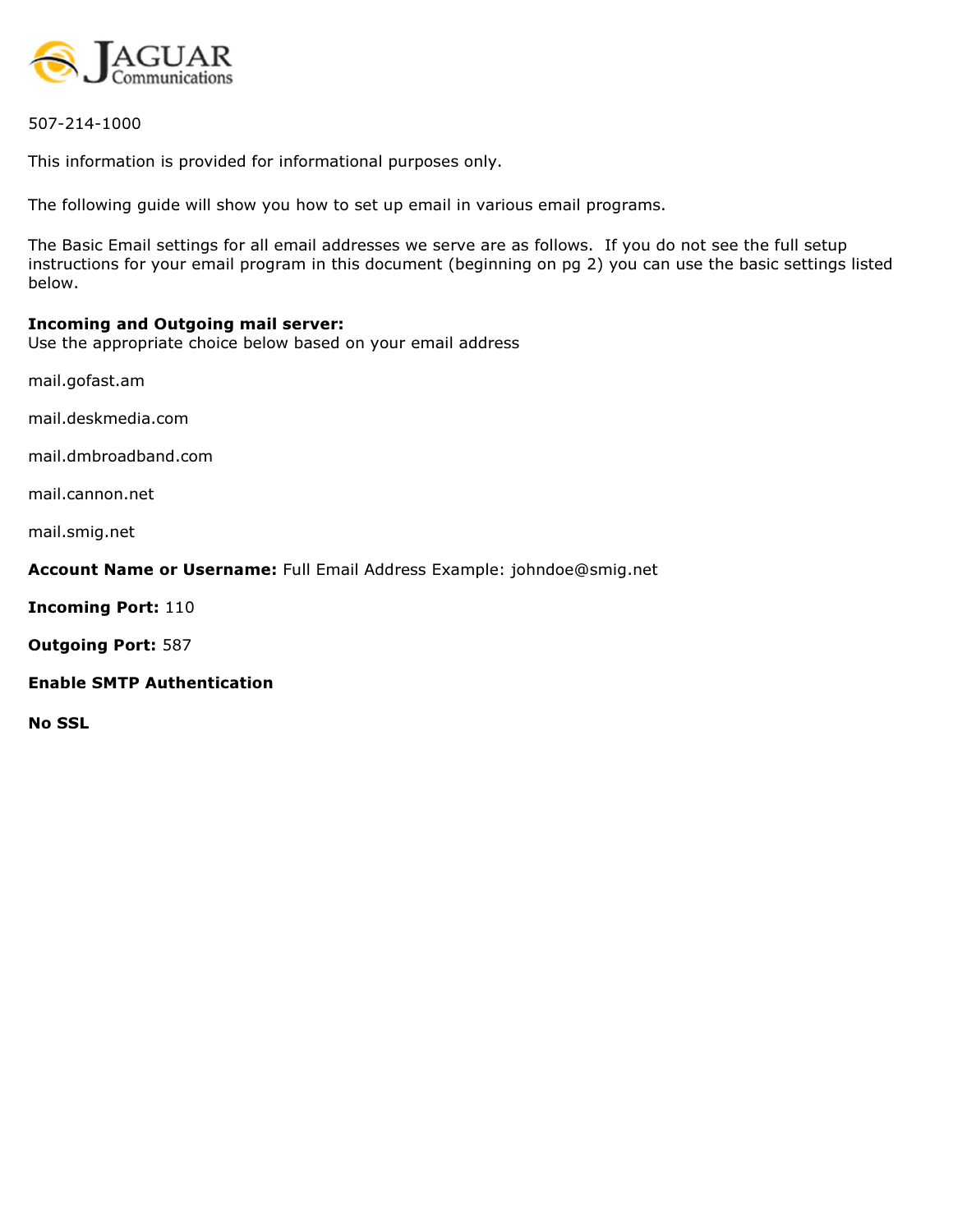## Outlook Express or Outlook 2000

At the top menu click on Tools and then click on Accounts

This will open a new window titled Internet Accounts

Click on the Tab labeled Mail

Click the Add button.

Display Name = Your Name Example: Doe, John

Click Next

Email Address = Your email address Example: johndoe@smig.net

Click Next

My Incoming Mail Server is a POP3 Server

# Incoming Mail Server =

Use the choice below based on your email address for the POP3 Server. Example: jaguar@smig.net will use mail.smig.net

mail.gofast.am mail.deskmedia.com mail.dmbroadband.com mail.cannon.net mail.smig.net

## Outgoing Mail Server =

Use the choice below based on your email address for the POP3 Server. Example: jaguar@smig.net will use mail.smig.net

mail.gofast.am mail.deskmedia.com mail.dmbroadband.com mail.cannon.net mail.smig.net

Click Next

Account Name = Your email address Example: jaguar@smig.net

Password = Your email address password

Check the box next to Remember Password by clicking on the box

Log on Using Secure Password Authentication should be unchecked

Click Next

Click Finish

You will now be back to the Internet Accounts screen

Click on the item that displays under the word Account

Click the Properties Button

Click on the Tab labeled Servers

Check the box next to My server requires authentication by clicking on the box

Click on the Tab labeled Advanced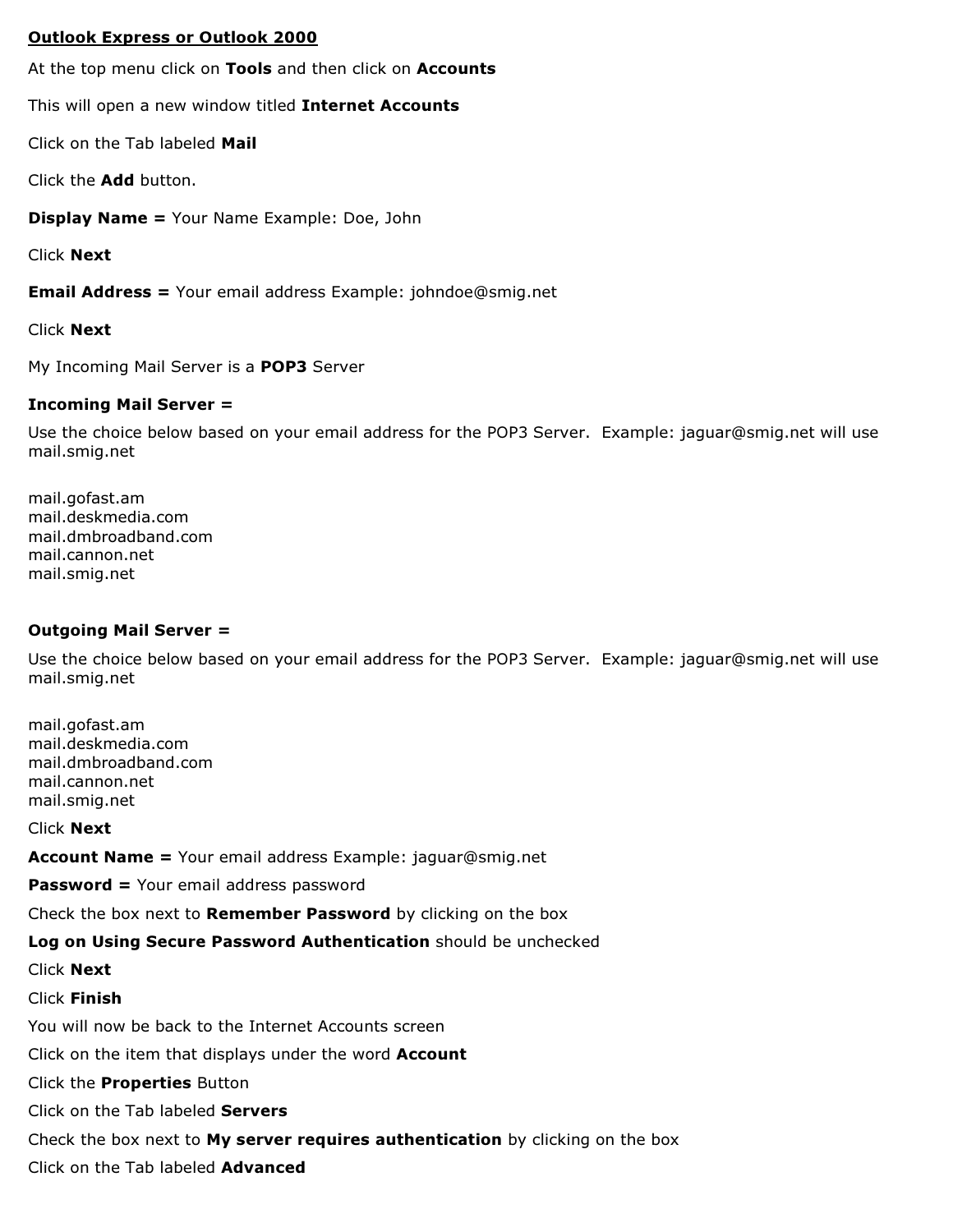# Outgoing Mail (SMTP) = 587

**Incoming Mail (POP3)**  $= 110$ 

Click the Ok button

Click the Close button on the Internet options Window

## Outlook 2002 or 2003

At the top menu click on Tools and then click on Email Accounts This will open a new window titled E-mail Accounts Select Add a new e-mail account Click Next Select POP3 Click Next Your Name = Example: Doe, John Email Address = Your email address Example: johndoe@smig.net User Name = Your email address Example: jaguar@smig.net Password = Your email address password

Check the box next to **Remember Password** by clicking on the box

Log on Using Secure Password Authentication should be unchecked

## Incoming Mail Server =

Use the choice below based on your email address for the POP3 Server. Example: jaguar@smig.net will use mail.smig.net

mail.gofast.am mail.deskmedia.com mail.dmbroadband.com mail.cannon.net mail.smig.net

## Outgoing Mail Server =

Use the choice below based on your email address for the POP3 Server. Example: jaguar@smig.net will use mail.smig.net

mail.gofast.am mail.deskmedia.com mail.dmbroadband.com mail.cannon.net mail.smig.net

## Click More Settings

Click on the Tab labeled Outgoing Server

Check the box next to My outgoing (SMTP) server requires authentication by clicking on the box

Click on the Tab labeled **Advanced** 

Outgoing Mail (SMTP) = 587

**Incoming Mail (POP3)** =  $110$ 

Click the Ok button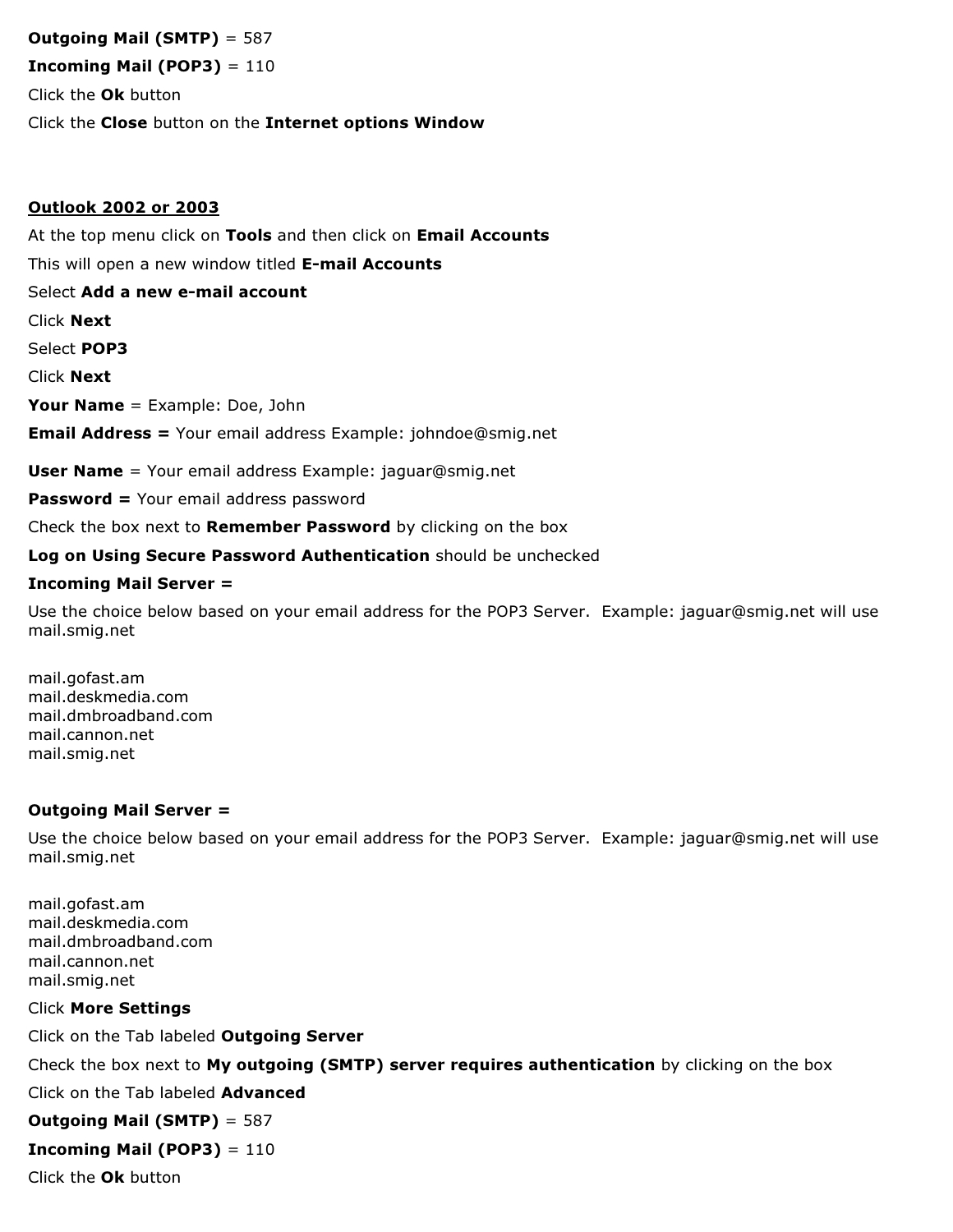Click the Next button on the Email Accounts Window Click Finish

## Outlook 2007

At the top menu click on Tools and then click on Account Settings This will open a new window titled **Account Settings** Click on the tab labeled E-Mail Click on the New Icon Select Microsoft Exchange, POP3, IMAP or HTTP Click Next Your Name = Example: Doe, John Email Address = Your email address Example: johndoe@smig.net **Password = Your email address password Retype Password** = Your email address password Check the box next to Manually configure server setting or additional server types by clicking on the box Click Next Select Internet E-mail Click Next Your Name = Example: Doe, John

Email Address = Your email address Example: johndoe@smig.net

Account Type = POP3

## Incoming Mail Server =

Use the choice below based on your email address for the POP3 Server. Example: jaguar@smig.net will use mail.smig.net

mail.gofast.am mail.deskmedia.com mail.dmbroadband.com mail.cannon.net mail.smig.net

## Outgoing Mail Server =

Use the choice below based on your email address for the POP3 Server. Example: jaguar@smig.net will use mail.smig.net

mail.gofast.am mail.deskmedia.com mail.dmbroadband.com mail.cannon.net mail.smig.net

User Name = Your email address Example: johndoe@smig.net

Password = Your email address password

Check the box next to **Remember Password** by clicking on the box

Log on Using Secure Password Authentication should be unchecked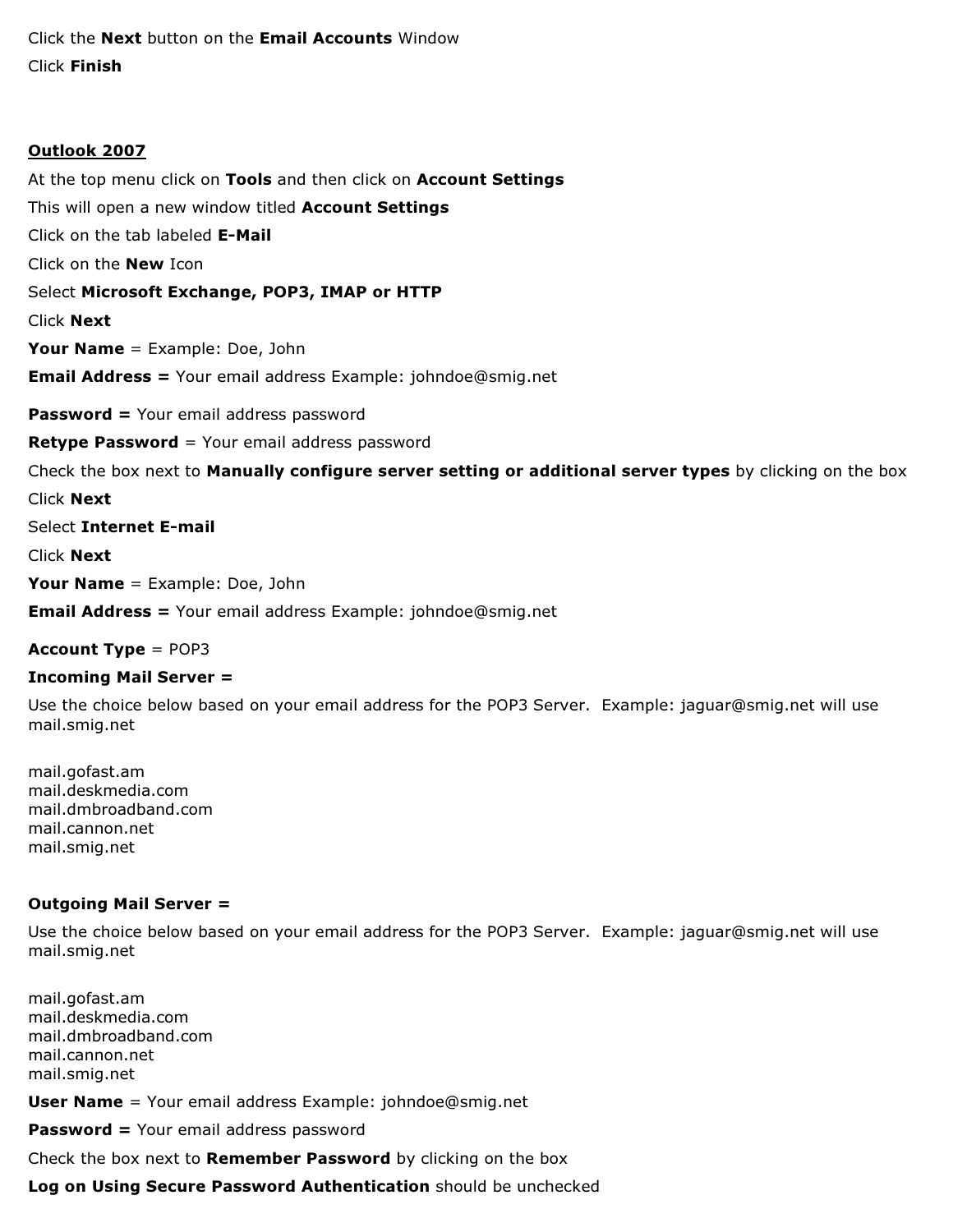#### Click More settings

Click the tab labeled Outgoing Server Check the box next to My outgoing server (SMTP) requires authentication by clicking on the box Click on the Tab labeled **Advanced Incoming Mail (POP3)**  $= 110$ Outgoing Mail (SMTP) = 587 Click Ok Click Next on the Add New E-mail Account window Click Finish Click Close on the Account Settings Window

## Outlook 2010 or 2013

Click the Tab labeled File

Click on Add Account

Select Email Account

Your Name = Example: Doe, John

Email Address = Your email address Example: johndoe@smig.net

Password = Your email address password

**Retype Password** = Your email address password

Check the box next to **Manually configure server setting or additional server types** by clicking on the circle Click Next

Select Internet E-mail

Click Next

Your Name = Example: Doe, John

Email Address = Your email address Example: johndoe@smig.net

#### Account Type = POP3

#### Incoming Mail Server =

Use the choice below based on your email address for the POP3 Server. Example: jaguar@smig.net will use mail.smig.net

mail.gofast.am mail.deskmedia.com mail.dmbroadband.com mail.cannon.net mail.smig.net

## Outgoing Mail Server =

Use the choice below based on your email address for the POP3 Server. Example: jaguar@smig.net will use mail.smig.net

mail.gofast.am mail.deskmedia.com mail.dmbroadband.com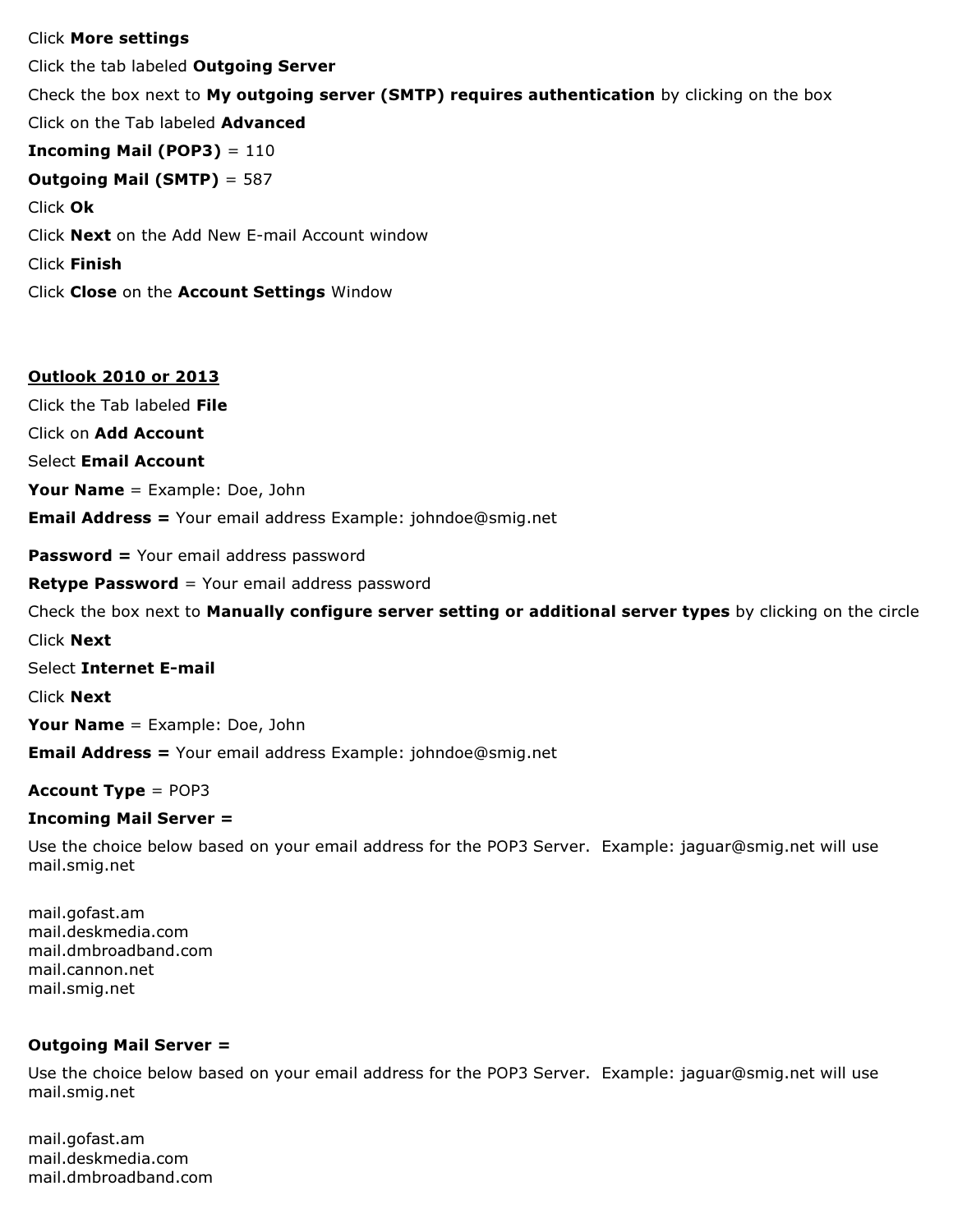mail.cannon.net mail.smig.net **User Name** = Your email address Example: johndoe@smig.net Password = Your email address password Check the box next to Remember Password by clicking on the box Log on Using Secure Password Authentication should be unchecked Test Account Settings should be unchecked Click More settings Click the tab labeled Outgoing Server Check the box next to My outgoing server (SMTP) requires authentication by clicking on the box Click on the Tab labeled Advanced **Incoming Mail (POP3)**  $= 110$ Outgoing Mail (SMTP) = 587 Click Ok Click Finish Click Home

#### Windows Mail 6

At the top menu click on Tools and then click on Accounts This will open a new window titled Internet Accounts Click Add Select E-mail Account Click Next Enter the Display Name = Your Name Example: Doe, John Click Next Email Address = Your email address Example: johndoe@smig.net

Click Next

Incoming E-mail Server Type =POP3

#### Incoming Mail Server =

Use the choice below based on your email address for the POP3 Server. Example: jaguar@smig.net will use mail.smig.net

mail.gofast.am mail.deskmedia.com mail.dmbroadband.com mail.cannon.net mail.smig.net

#### Outgoing Mail Server =

Use the choice below based on your email address for the POP3 Server. Example: jaguar@smig.net will use mail.smig.net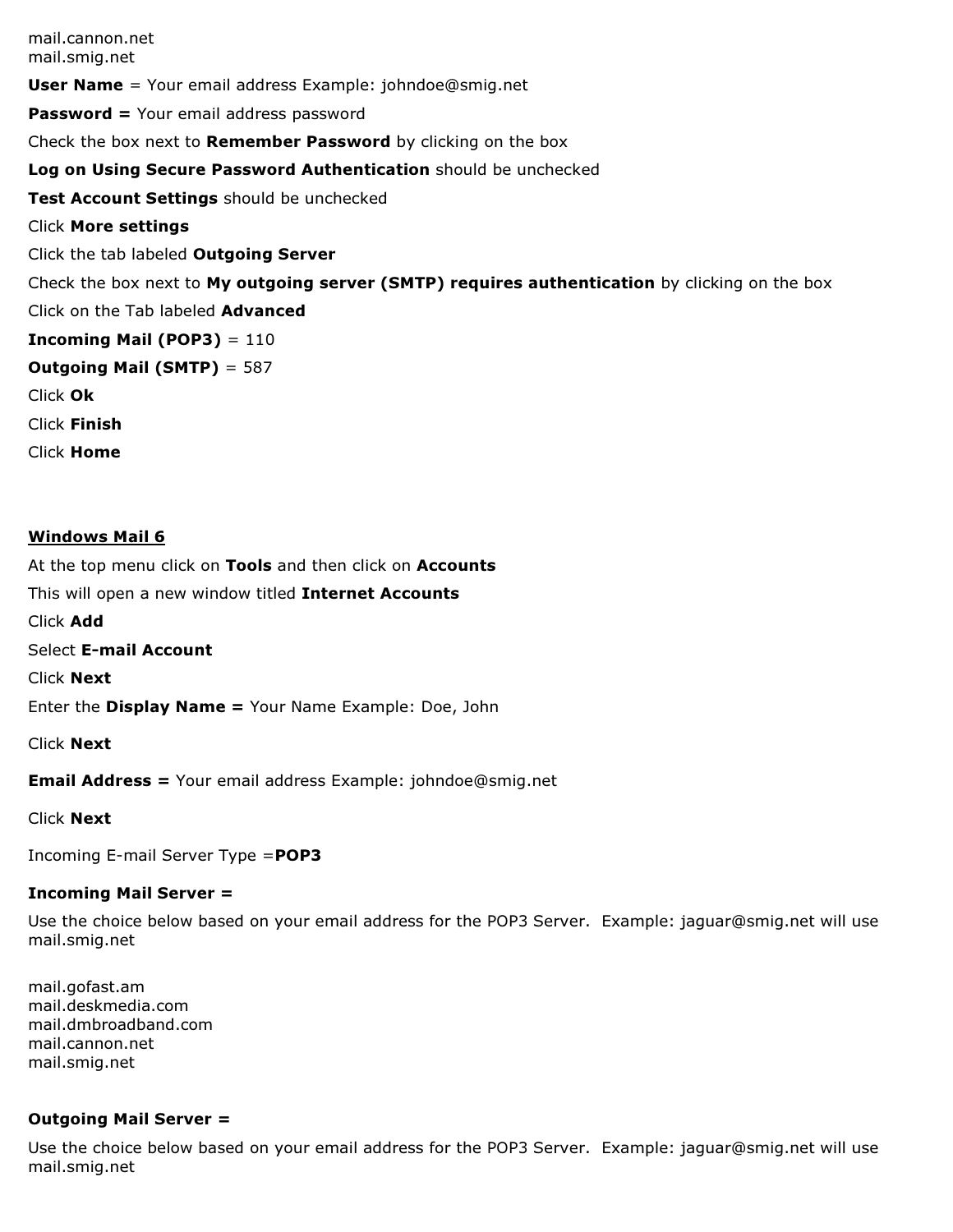mail.gofast.am mail.deskmedia.com mail.dmbroadband.com mail.cannon.net mail.smig.net

Check the box next to **Outgoing server requires authentication** by clicking on the box Click Next

Email Username = Your email address Example: johndoe@smig.net

Password = Your email address password

Check the box next to **Remember Password** by clicking on the box

Click Next

Check the box next to Do not download my e-mail at this time by clicking on the box

Click Finish

On the Internet Accounts Window select the item listed under the Mail Heading by clicking on it

Click Properties

Click the tab labeled Servers Change the field titled **User Name** = Your email address Example: johndoe@smig.net Click on the Tab labeled **Advanced** Outgoing Mail (SMTP) = 587 **Incoming Mail (POP3)** =  $110$ Click Ok Click Close on the Internet Accounts Window

## Windows Live Mail 2011

At the top of the program click on **Accounts** 

Click on the **Email icon with the**  $@/+$  symbol

Email Address = Your email address Example: johndoe@smig.net

Password = Your email address password

Check the box next to Remember This Password by clicking on the box

Display Name = Example: Doe, John

Check the box next to Manually configure server setting by clicking on the box next to it

Click Next

## Incoming server information

#### Server Type = POP

**Server address** = Use the choice below based on your email address for the POP3 Server. Example: jaguar@smig.net will use mail.smig.net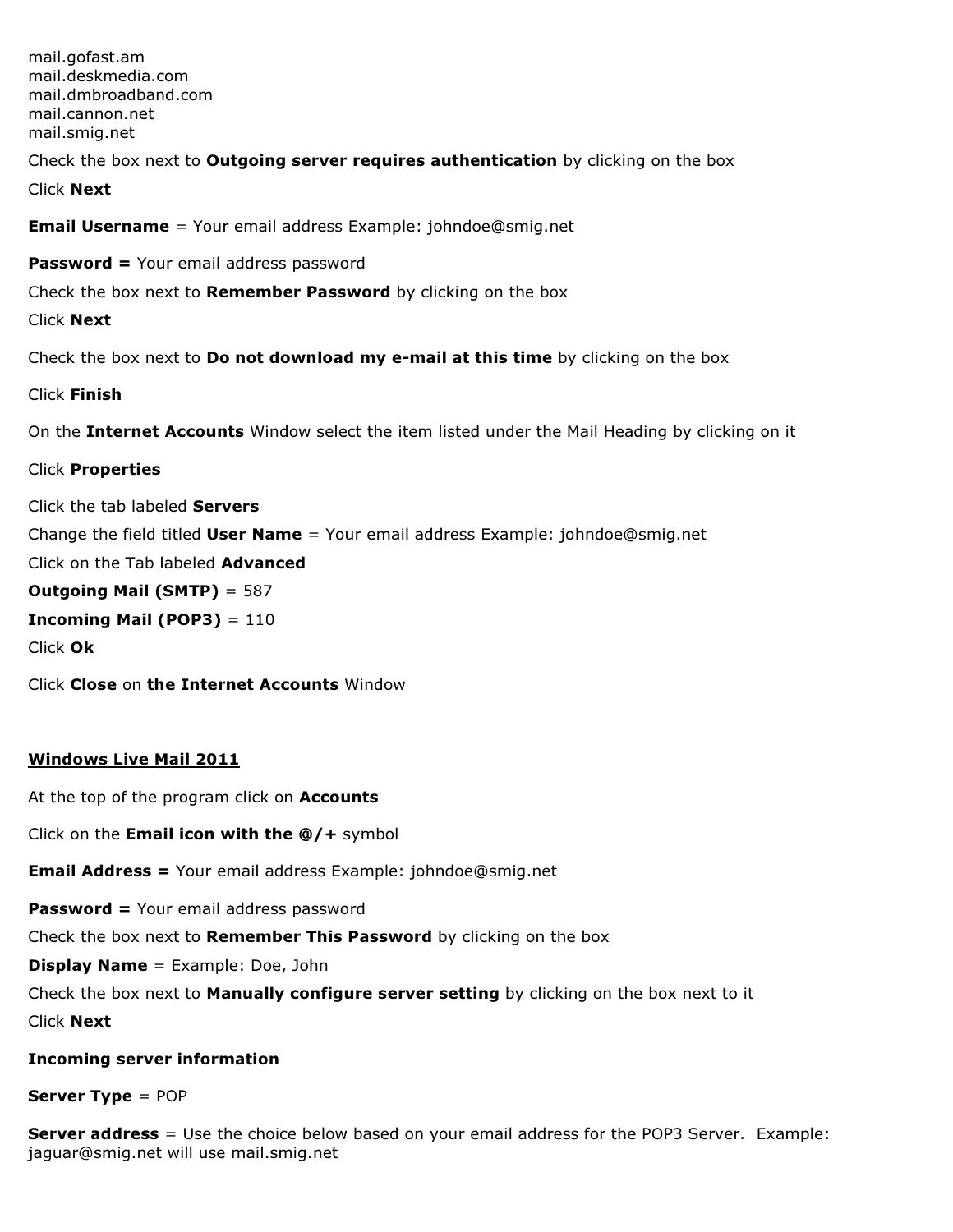mail.gofast.am mail.deskmedia.com mail.dmbroadband.com mail.cannon.net mail.smig.net

## Requires a secure connection (SSL) should be unchecked

Port  $= 110$ 

**Authenticate Using = Clear Text** 

Logon user name = Your email address Example: johndoe@smig.net

#### Outgoing server information

Server address = Use the choice below based on your email address for the POP3 Server. Example: jaguar@smig.net will use mail.smig.net

mail.gofast.am mail.deskmedia.com mail.dmbroadband.com mail.cannon.net mail.smig.net

Port  $= 587$ 

#### Requires a secure connection (SSL) should be unchecked

Check the box next to **Requires authentication** by clicking on the box next to it

Click Next

Click Finish

## Thunderbird

Setting will be the same for most Thunderbird versions. Some of the field names may vary slightly on their label.

At the top menu click on Tools and then click on Account Settings

Click the Account Actions button and choose Add Mail Account

Your Name = Example: Doe, John

Email Address = Your email address Example: johndoe@smig.net

Password = Your email address password

Check the box next to Remember Password by clicking on the box

Click Continue

Click the Manual config button at the bottom of the window

Incoming: = POP3

Server hostname = Use the choice below based on your email address for the POP3 Server. Example: jaguar@smig.net will use mail.smig.net

mail.gofast.am mail.deskmedia.com mail.dmbroadband.com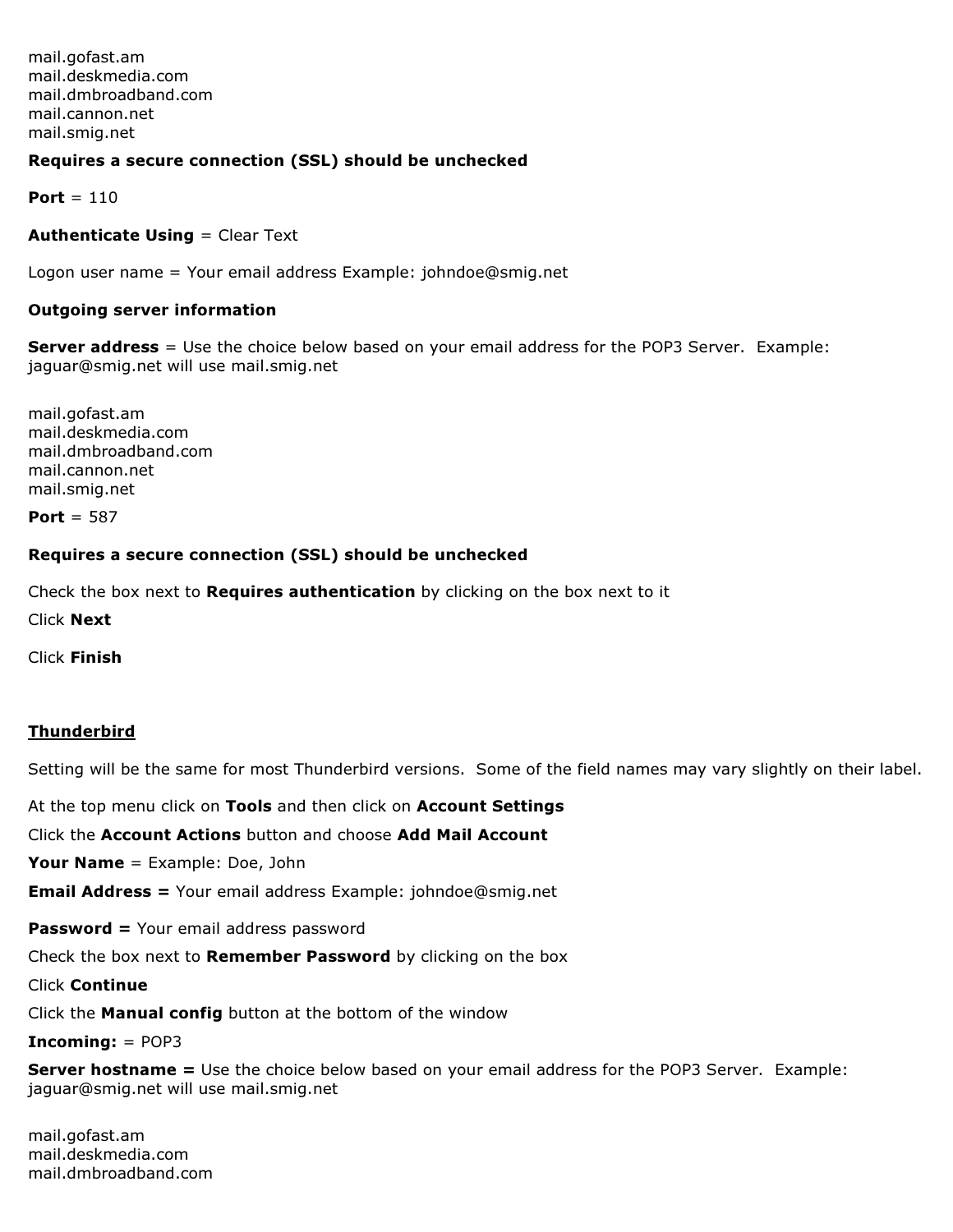mail.cannon.net mail.smig.net

Port  $= 110$ 

 $SSL = None$ 

## Authentication = Normal password

**Outgoing: SMTP = Server hostname =** Use the choice below based on your email address for the POP3 Server. Example: jaguar@smig.net will use mail.smig.net

mail.gofast.am mail.deskmedia.com mail.dmbroadband.com mail.cannon.net mail.smig.net

Port = 587

 $SSL = None$ 

Authentication = Normal password

Username = Your email address Example: johndoe@smig.net

Click Create Account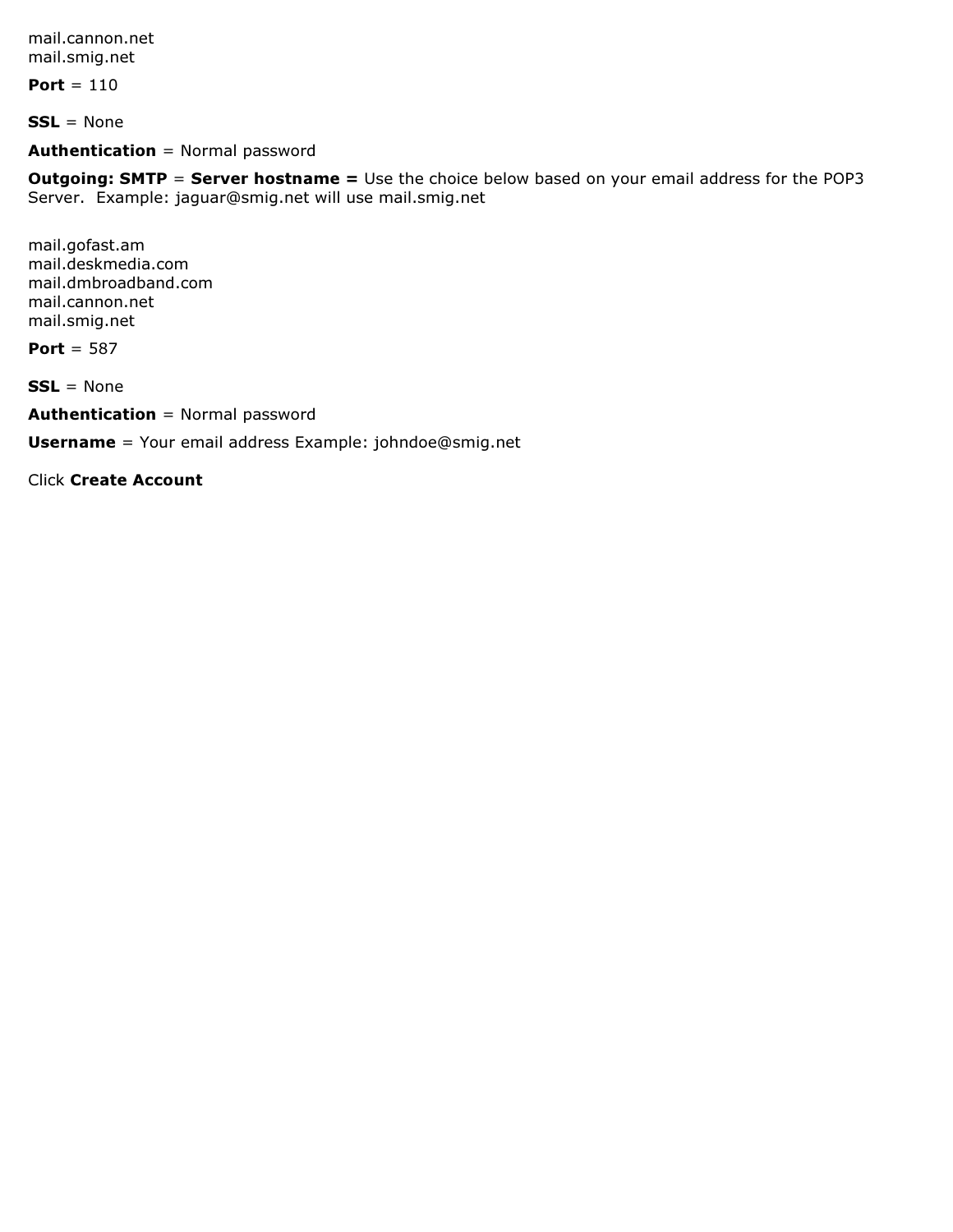# MAC Mail

This information is excerpted from the Apple support Article located at http://support.apple.com/kb/ht1277

- 1. Open Mail.
- 2. Choose Add Account from the File menu. If this is the first time you've opened Mail, you will be automatically prompted to add an account.
- 3. Enter your Full Name, email address, and password. See Mac 101: Mail article for more information.

## Manually configuring Mail

Note: You should make note of your email settings using the guide on next page, you will need these details to complete the setup process in the steps below. Keep the sheet for later reference in case you need it.

- 1. Open Mail (click it on the Dock or open it from the Applications folder).
- 2. If the "Welcome to Mail" assistant does not appear, choose Add Account from the File menu.
- 3. Fill in the Full Name, Email address, and Password fields.

Note: Your email account password will be stored in Keychain to allow you to automatically log in to your email account when you open Mail.

- 4. Deselect "Automatically set up account" if it is enabled. Click Continue to proceed.
- 5. Choose the proper Account Type.
- 6. Give your account a useful description, such as "Anne's Gmail account" or "Juan's Yahoo! email account". It can be called whatever you want.
- 7. Enter your Incoming Mail Server, User Name and Password. Click Continue to proceed.
- 8. If prompted, enter your Incoming Mail Security settings. Click Continue to proceed.
- 9. For Outgoing Mail Server, a useful description such as "Gmail Outgoing Mail Server" or "Yahoo! Outgoing Mail Server".
- 10. Enter the Outgoing Mail Server details.
- 11. If necessary, select "Use Authentication" and enter your User Name and Password. Click Continue to proceed.
- 12. If prompted, enter your Outgoing Mail Security settings. Click Continue to proceed.
- 13.Verify your settings in the Account Summary. Check "Take account online". Click "Create" to complete the process.